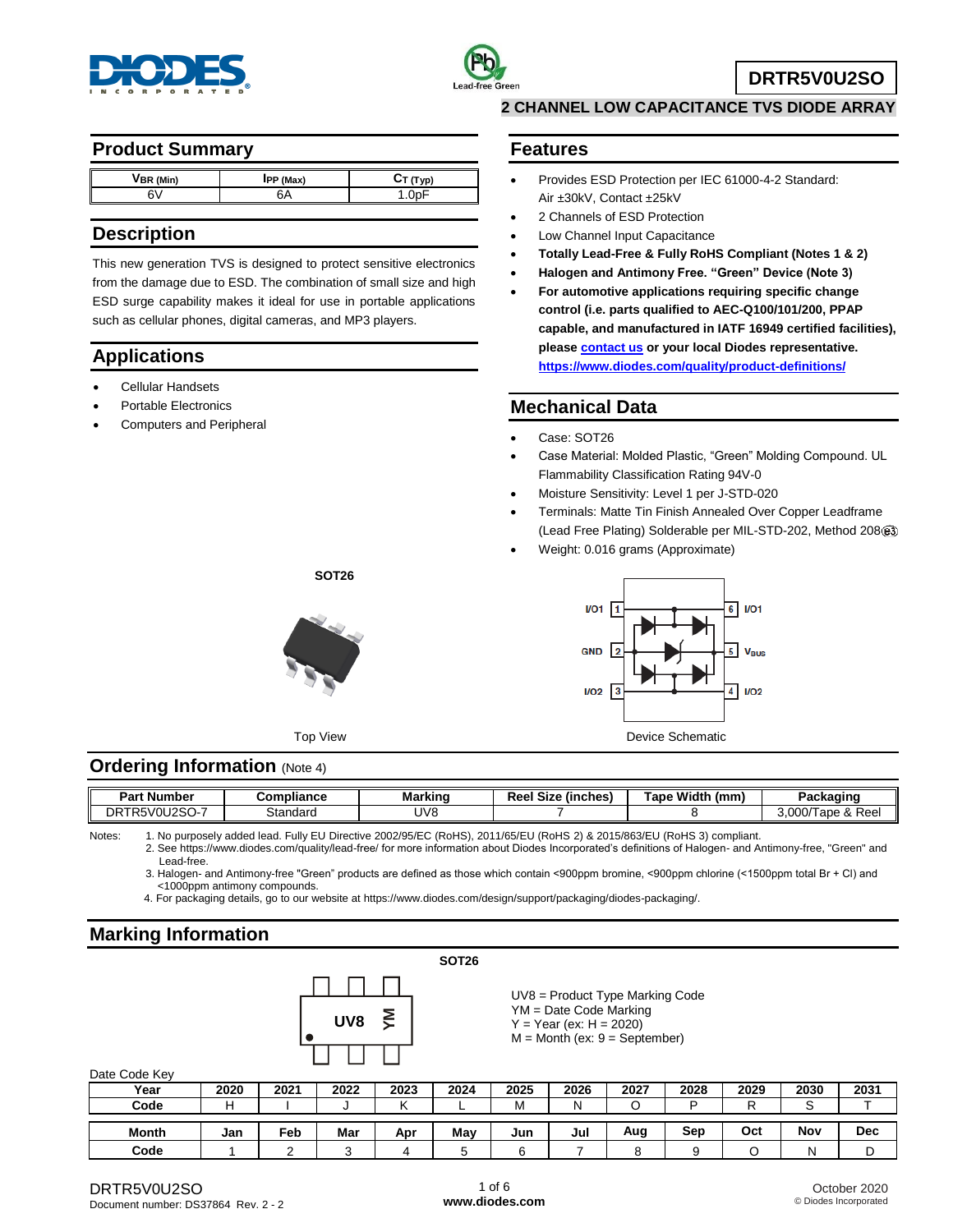

#### **Maximum Ratings** (@T<sup>A</sup> = +25°C, unless otherwise specified.)

| <b>Characteristic</b>                      | Svmbol       | Value | Unit | <b>Conditions</b>      |
|--------------------------------------------|--------------|-------|------|------------------------|
| <b>IPeak Pulse Current</b>                 | IPP          |       |      | 8/20us (Note 7)        |
| <b>IESD Protection - Contact Discharge</b> | VESD Contact | ±25   | kV   | Standard IEC 61000-4-2 |
| <b>IESD Protection - Air Discharge</b>     | VESD Air     | ±30   | kV   | Standard IEC 61000-4-2 |

## **Thermal Characteristics**

| Characteristic                                               | Svmbol       | Value           | Unit          |
|--------------------------------------------------------------|--------------|-----------------|---------------|
| <b>IPower Dissipation (Note 5)</b>                           |              | 300             | mW            |
| Thermal Resistance, Junction to Ambient $T_A = +25^{\circ}C$ | <b>R</b> eja | -417            | $\degree$ C/W |
| Operating and Storage Temperature Range                      | Тл. Tsтg     | $-65$ to $+150$ |               |

## **Electrical Characteristics** (@TA = +25°C, unless otherwise specified.)

| <b>Characteristic</b>                 | Symbol     | Min | Тур  | Max | Unit | <b>Test Conditions</b>                          |
|---------------------------------------|------------|-----|------|-----|------|-------------------------------------------------|
| Reverse Standoff Voltage              | Vrwm       |     |      | 5.5 |      |                                                 |
| Channel Leakage Current (Note 6)      | IR.        |     |      | 100 | nA   | $V_R = 5V$ , Any I/O to GND                     |
| Reverse Breakdown Voltage             | <b>VBR</b> | 6.0 |      | 9.0 |      | $IR = 1mA$ , from pin 5 to pin 2                |
| Clamping Voltage, Positive Transients |            |     | 10   | 12  |      | $I_{PP} = 1A$ , t <sub>P</sub> = 8/20us         |
| (Note 7)                              | Vc         |     | 16.5 | 19  |      | $I_{PP} = 6A$ , tp = 8/20us                     |
| Channel Input Capacitance (Note 8)    | Ст         |     | 1.0  | 1.5 | pF   | $V_R = 0V$ , f = 1MHz, Any I/O to<br><b>GND</b> |
| Dynamic Resistance                    | RDYN       |     | 0.9  |     | Ω    | $I_{PP} = 1A$ . tp = 8/20us                     |

Notes: 5. Device mounted on FR-4 PCB pad layout (2oz copper) as shown on Diodes Incorporated suggested pad layout, which can be found on our website at http://www.diodes.com.

6. Short duration pulse test used to minimize self-heating effect.

7. Clamping voltage value is based on an 8x20µs peak pulse current ( $I_{PP}$ ) waveform.

8. Measured from any I/O to GND.

9. For information on the impact of Diodes' USB 2.0 compatible ESD protectors on signal integrity including eye diagram plots, please refer to AN77 at the following URL: http://www.diodes.com/destools/appnote\_dnote.html.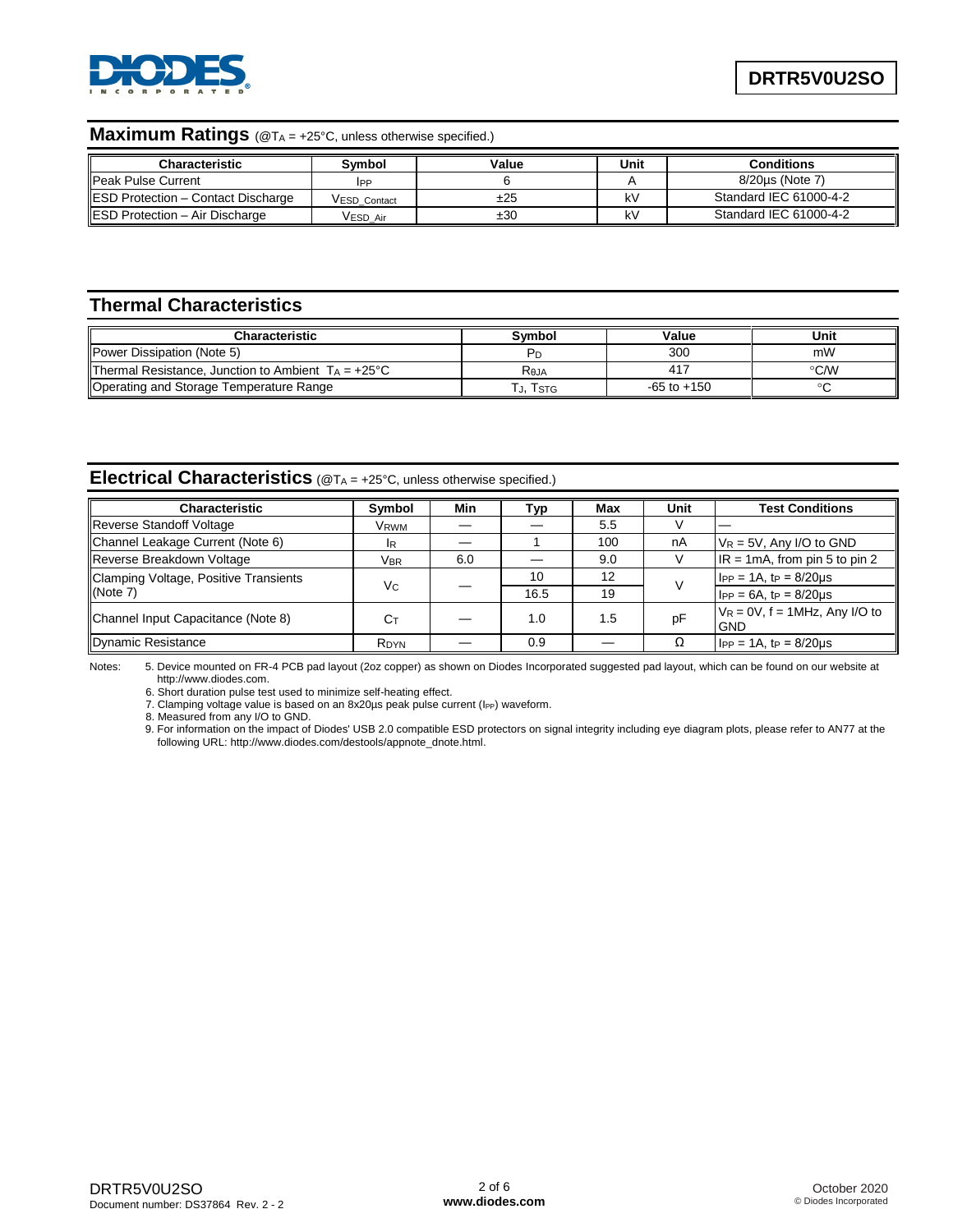

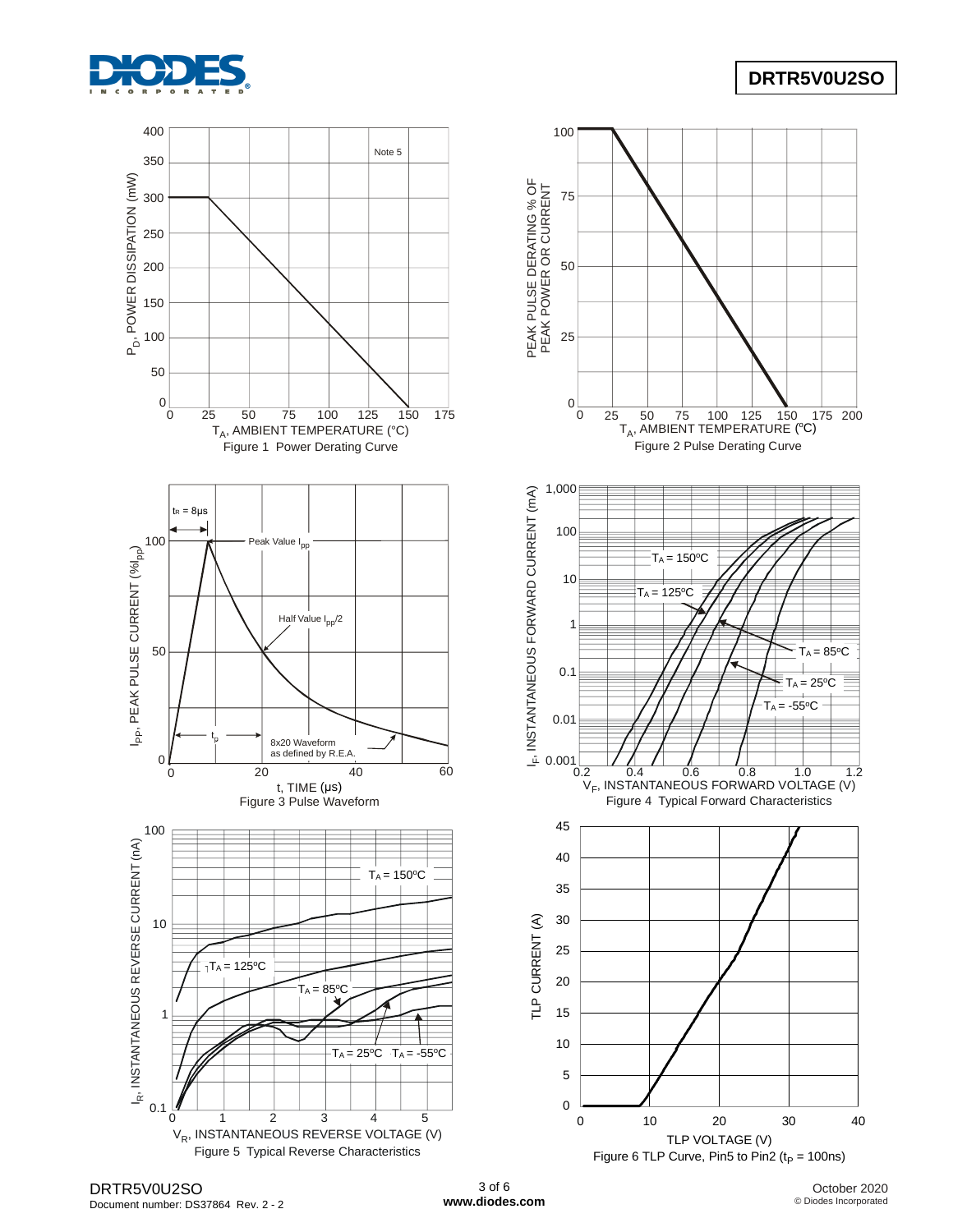

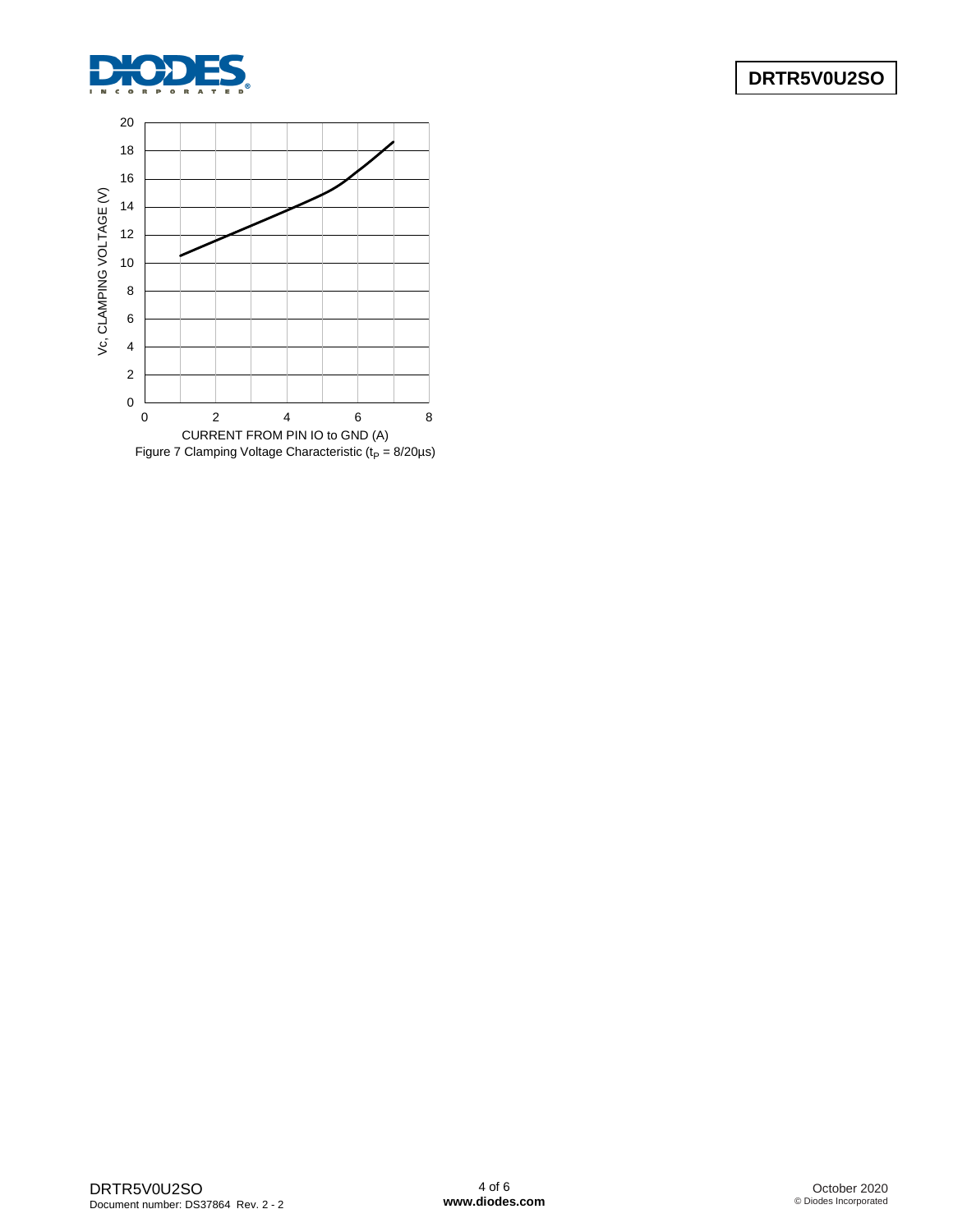

## **Package Outline Dimensions**

Please see http://www.diodes.com/package-outlines.html for the latest version.



# **Suggested Pad Layout**

Please see http://www.diodes.com/package-outlines.html for the latest version.



**SOT26**

| <b>Dimensions</b> | Value (in mm) |
|-------------------|---------------|
| c                 | 2.40          |
| C1                | 0.95          |
| G                 | 1.60          |
| x                 | 0.55          |
|                   | 0.80          |
|                   | 3.20          |

DRTR5V0U2SO Document number: DS37864 Rev. 2 - 2